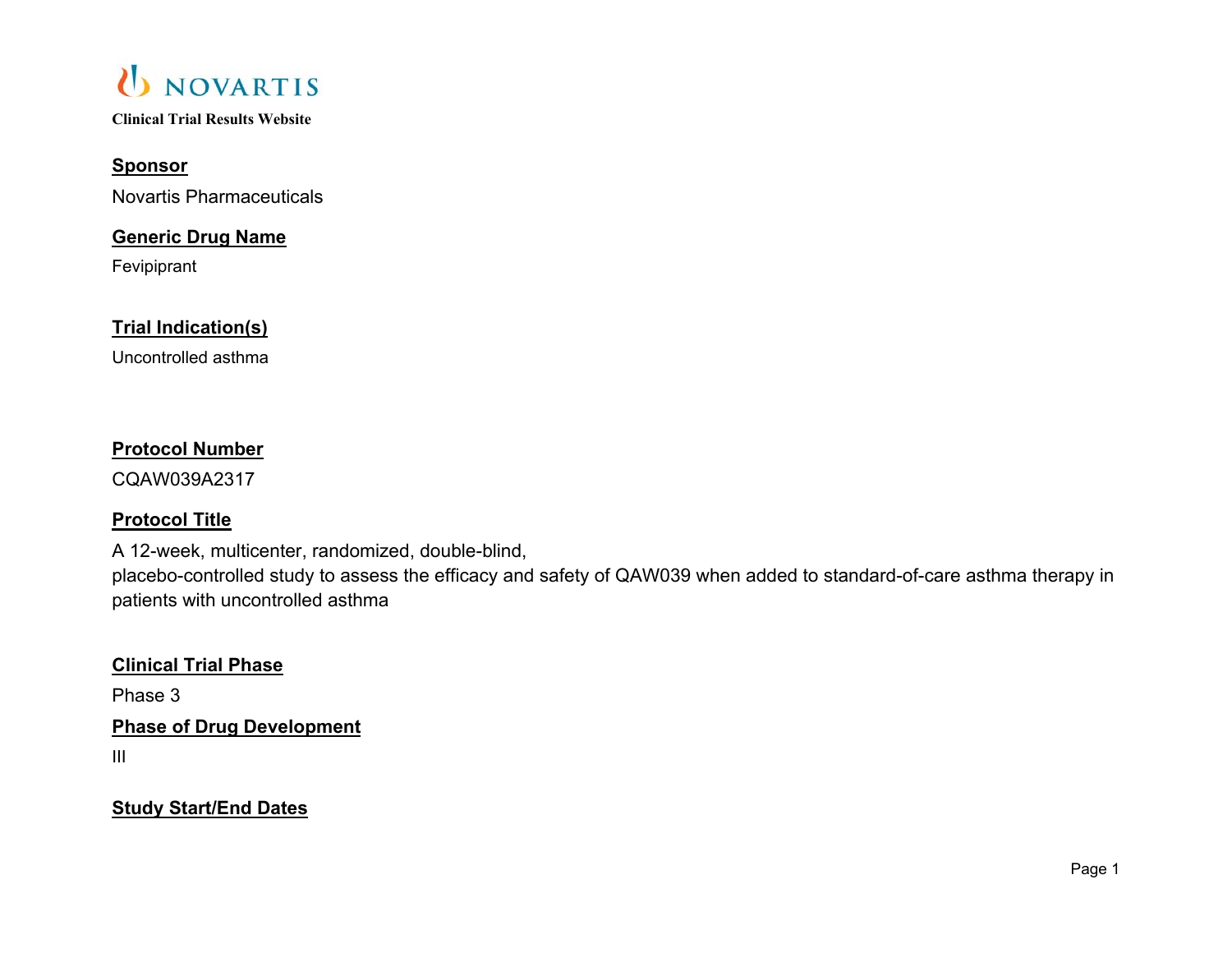

Study Start Date: October 2017 (Actual) Primary Completion Date: July 2019 (Actual) Study Completion Date: August 2019 (Actual)

### **Reason for Termination (If applicable)**

### **Study Design/Methodology**

This study used a randomized, multicenter, double-blind, placebo-controlled, parallel-group design, in which QAW039 150 mg or placebo were added to incoming standard-of-care asthma therapy. After a 1-week placebo run-in period, patients were randomized 1:1 to receive QAW039 150 mg or placebo in a 12-week treatment period. The target population represents a subset of patients with moderate asthma according to GINA 2016

### **Centers**

144 centers in 17 countries: United States(47), Korea, Republic of(9), Spain(10), Canada(4), India(6), Israel(5), Sweden(3), Italy(5), Russia(14), Colombia(4), Brazil(8), Vietnam(3), Peru(6), Bulgaria(4), Hungary(7), Germany(8), Tunisia(1)

### **Objectives:**

The primary objective of this study was to demonstrate the efficacy of fevipiprant 150 mg once daily compared with placebo, as measured by change from baseline in pre-dose forced expiratory volume in 1 second (FEV1) at the end of the 12-week active-treatment period.

The secondary objectives were to demonstrate the efficacy of fevipiprant 150 mg once daily, compared with placebo, on the following:

- daytime asthma symptoms over the 12-week active-treatment period.
- $\bullet$  total daily short-acting  $\beta$ -agonist (SABA) use over the 12-week active-treatment period.
- change from baseline in Asthma Quality of Life Questionnaire (AQLQ+12) score at the end of the 12-week active-treatment period.

safety with respect to AEs, ECGs, vital signs, and laboratory tests.

### **Test Product (s), Dose(s), and Mode(s) of Administration**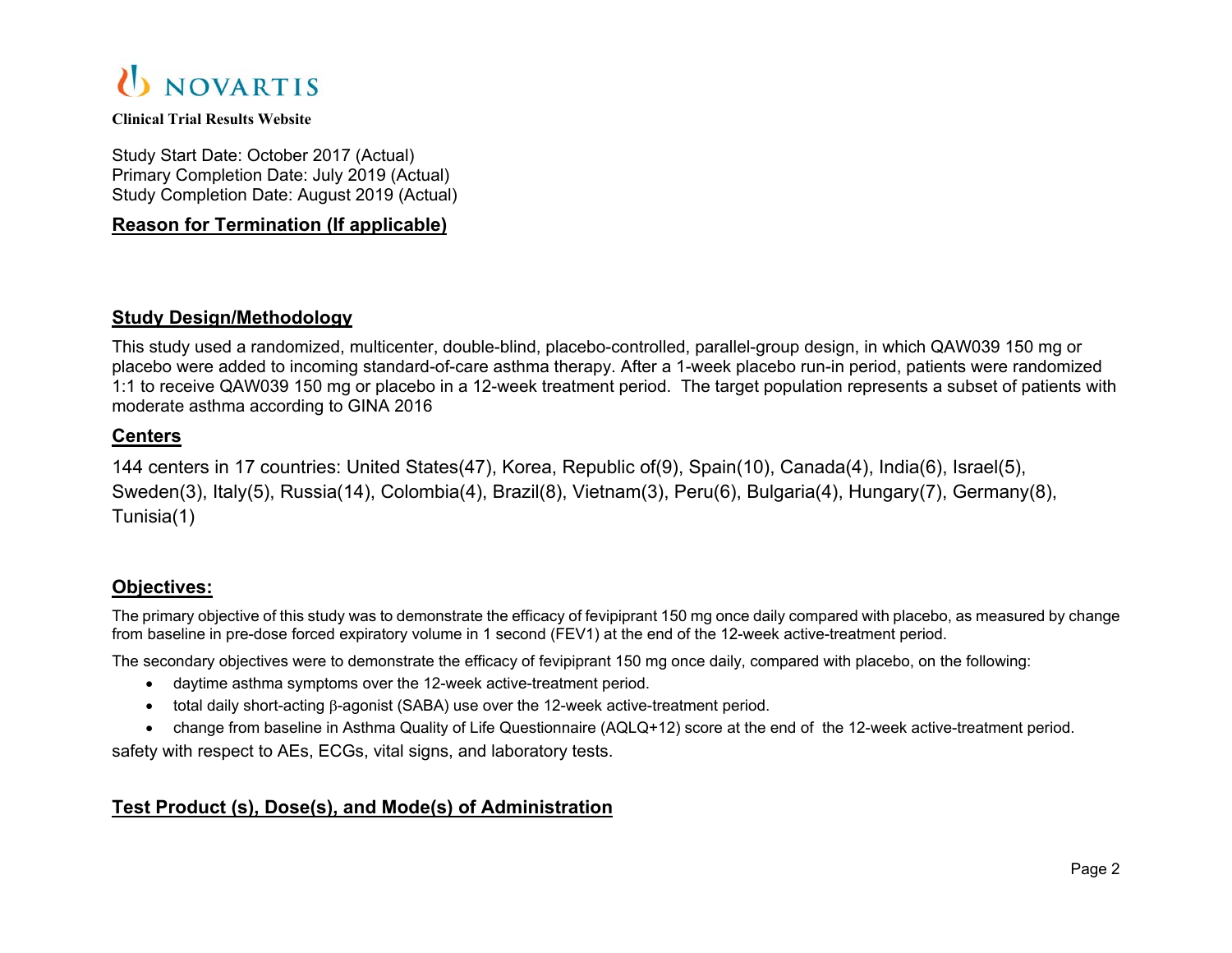

The investigational treatments were QAW039 150 mg and matching placebo tablets to be taken once daily in the morning without regard to time of food intake.

The investigational treatment (tablets) were supplied in bottles by Novartis to the study sites. The matching placebos for QAW039 were identical in appearance and were identically packaged to their active counterparts

### **Statistical Methods**

The primary endpoint of the study was the change from baseline in pre-dose FEV1 (L) at the end of 12 weeks of treatment. The primary efficacy variable was analyzed using an analysis of covariance (ANCOVA) model with factors for treatment group, randomization strata [age group (<18 vs. ≥18 years), use or non-use of a second asthma controller medication at study entry, and region], as well as the baseline daytime asthma symptom score, baseline total daily SABA use and baseline pre-dose FEV1 as continuous linear covariates. The least squares mean ("adjusted mean") change from baseline for each treatment group, the difference in the LS mean changes between the two treatment groups, and the two-sided 95% confidence interval along with the p-value for the difference were obtained and combined from the primary analysis model.

The superiority of QAW039 vs placebo was established if the two-sided p-value is less than 0.05 and the 95% confidence intervals lie entirely to the right of 0 L.

The secondary efficacy endpoints were change from baseline in daytime asthma symptom score over 12 weeks of treatment, change from baseline in number of puffs of SABA taken per day over 12 weeks of treatment, and change from baseline in AQLQ+12 score at Week 12. The secondary efficacy endpoints were analyzed using the same ANCOVA model as for the primary endpoint (for the analysis of AQLQ+12 the AQLQ+12 baseline value was additionally included as a covariate). .

The tests for the secondary variables were to be performed if statistical significance was achieved in the primary test. The local significance level for each secondary null hypothesis was determined based on the closed testing procedure used to control for the familywise type I error rate.

Missing data after discontinuation of double-blind study treatment was imputed using a jump to reference approach. Intermittent missing data prior to discontinuation of double-blind study treatment was imputed under a missing at random assumption.

### **Study Population: Key Inclusion/Exclusion Criteria**

Inclusion Criteria:

-A diagnosis of asthma (according to GINA 2016) for a period of at least 6 months.

-Treated with medium dose inhaled corticosteroid (ICS), or high dose ICS, or low dose ICS plus long- acting beta agonist (LABA), or low dose ICS plus leukotriene receptor antagonist (LTRA), or medium dose ICS plus LABA for at least 3 months prior to Visit 1 and the doses have been stable for at least 4 weeks prior to Visit 1.

-FEV1 of ≤85% for patients aged ≥18 years. FEV1 of ≤90% for patients aged 12 to <18 years.

-Daytime asthma symptom score (0 to 6 scale) of ≥1 per day during 4 of the last 7 days of the placebo run- in period.

-Total daily SABA use ≥1 puff per day during 4 of the last 7 days of the placebo run-in period.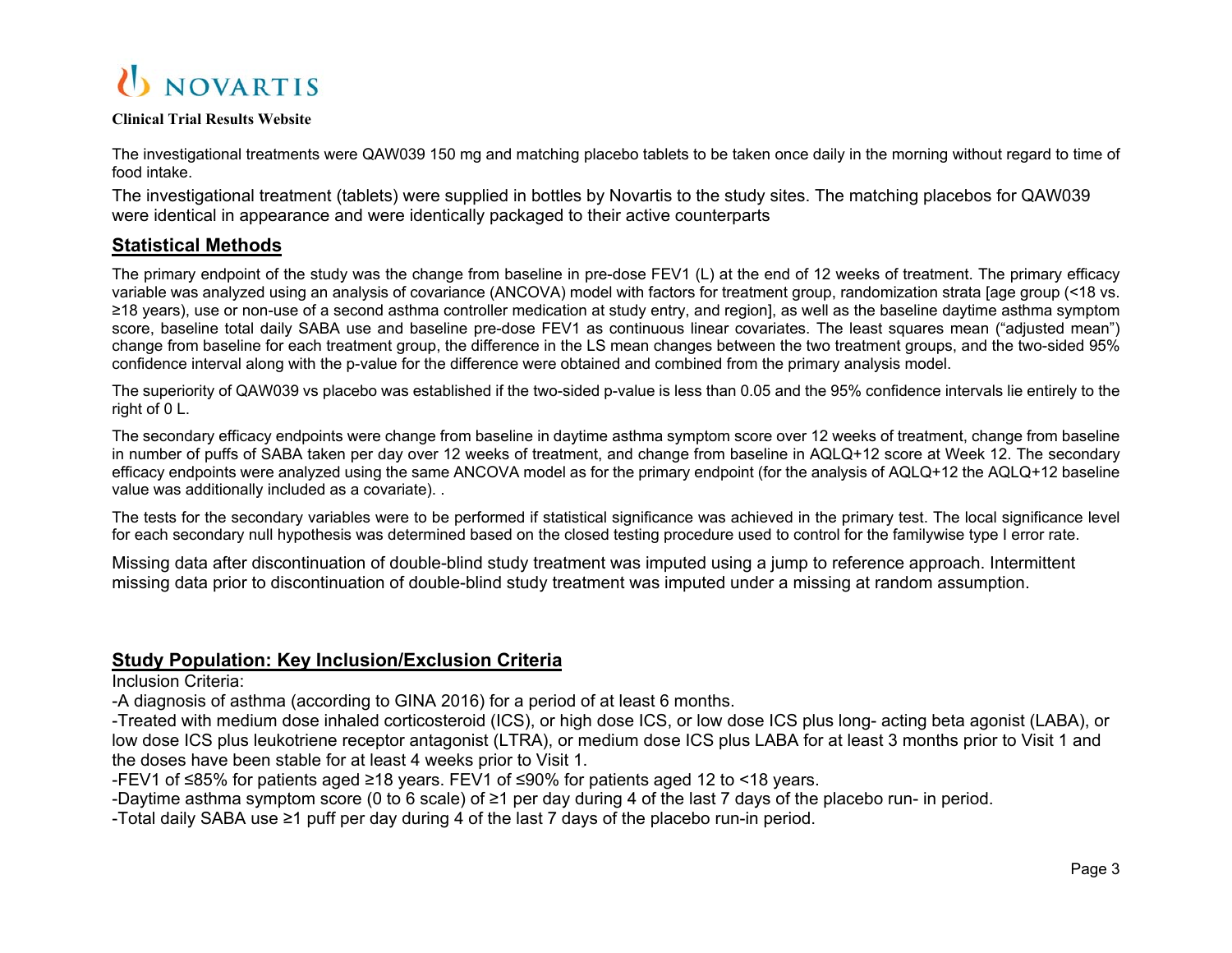

-Demonstrated reversible airway obstruction. -Asthma control questionnaire (ACQ) score  $\geq 1.5$ .

Exclusion Criteria: -Use of other investigational drugs within 5 half-lives of enrollment, or within 30 days, whichever is longer. -A resting QTcF (Fridericia) ≥450 msec (male) or ≥460 msec (female). -Pregnant or nursing (lactating) women. -Serious co-morbidities. -Patients on >20 mg of simvastatin, > 40 mg of atorvastatin, >40 mg of pravastatin, or >2 mg of pitavastatin.

Other protocol-defined inclusion/exclusion criteria may apply.

### **Participant Flow Table**

### **Overall Study**

|                                 | QAW039               | <b>Placebo</b>        | Total |
|---------------------------------|----------------------|-----------------------|-------|
| Arm/Group<br><b>Description</b> | QAW039<br>once daily | Placebo once<br>daily |       |
| <b>Started</b>                  | 352                  | 352                   | 704   |
| <b>FAS</b>                      | 352                  | 350[1]                | 702   |
| <b>Completed</b>                | 341                  | 344                   | 685   |
| <b>Not Completed</b>            | 11                   | 8                     | 19    |
| Protocol<br>Deviation           | 1                    | 0                     | 1     |
| Physician<br>Decision           |                      | 0                     | 1     |
| Lost to Follow-up               | 1                    | 0                     | 1     |
| <b>Adverse Event</b>            | 1                    | 0                     | 1     |
| Technical<br>Problems           | U                    | 2                     | 2     |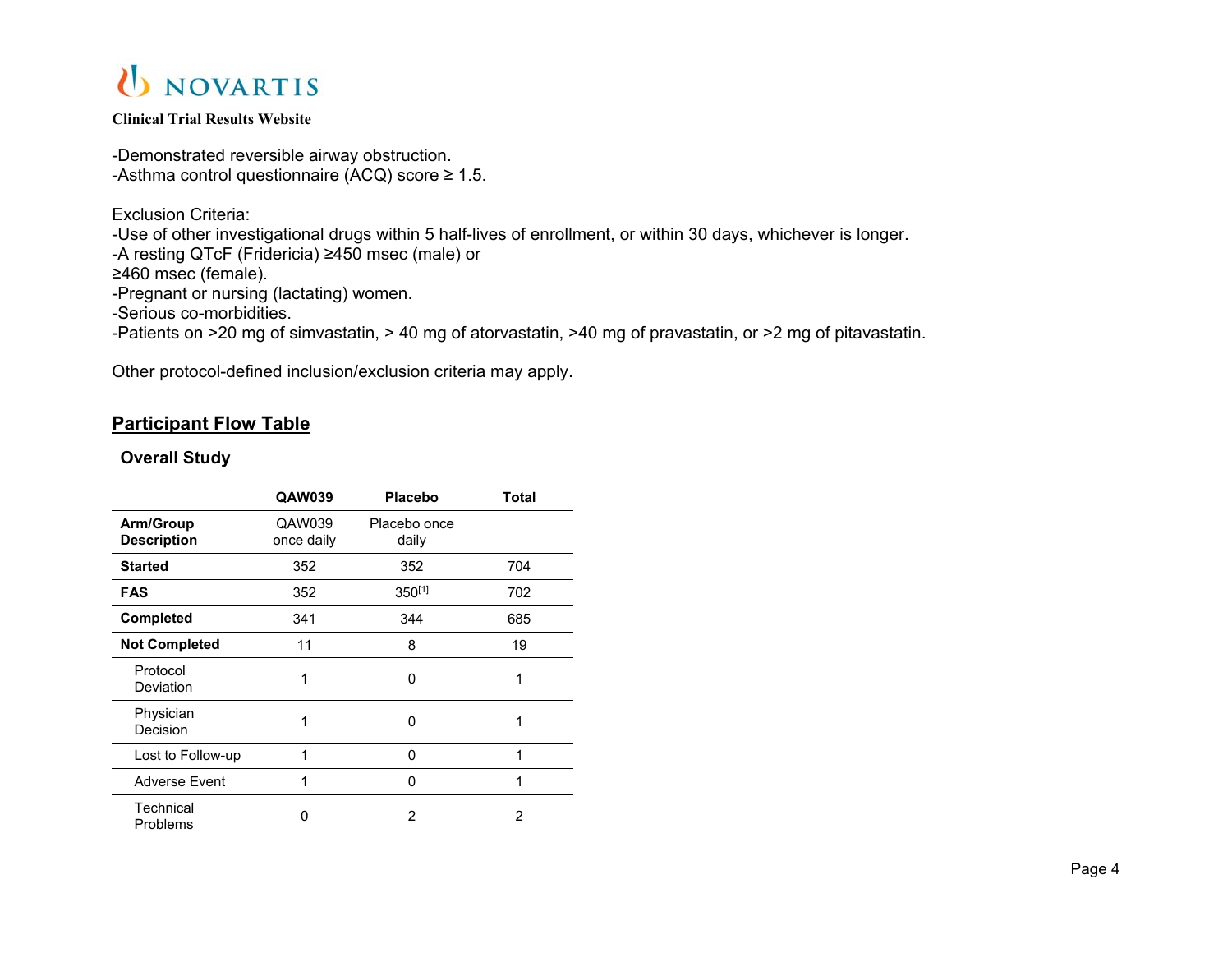

Subject/Guardian Decisionn 13<br>n 13

[1] Two patients in the placebo group were randomized in error and did not receive any study drug; for these patients the reason for discontinuation is given as "technical problems

#### **Baseline Characteristics**

|                                                                          | QAW039               | <b>Placebo</b>        | <b>Total</b>     |
|--------------------------------------------------------------------------|----------------------|-----------------------|------------------|
| <b>Arm/Group Description</b>                                             | QAW039<br>once daily | Placebo once<br>daily |                  |
| <b>Number of Participants</b><br>[units: participants]                   | 352                  | 352                   | 704              |
| <b>Age Continuous</b><br>(units: Years)<br>Mean ± Standard Deviation     |                      |                       |                  |
|                                                                          | $50.4 \pm 14.87$     | $50.2 \pm 14.39$      | $50.3 \pm 14.62$ |
| Sex: Female, Male<br>(units: )<br>Count of Participants (Not Applicable) |                      |                       |                  |
| Female                                                                   | 216                  | 218                   | 434              |
| Male                                                                     | 136                  | 132                   | 268              |
| Race/Ethnicity, Customized<br>(units: Participants)                      |                      |                       |                  |
| <b>Black</b>                                                             | 26                   | 18                    | 44               |
| Asian                                                                    | 41                   | 46                    | 87               |
| Native American                                                          | 12                   | 12                    | 24               |
| Pacific Islander                                                         | $\overline{2}$       | $\mathbf{0}$          | $\overline{2}$   |
| Other                                                                    | 55                   | 58                    | 113              |
| Caucasian                                                                | 216                  | 216                   | 432              |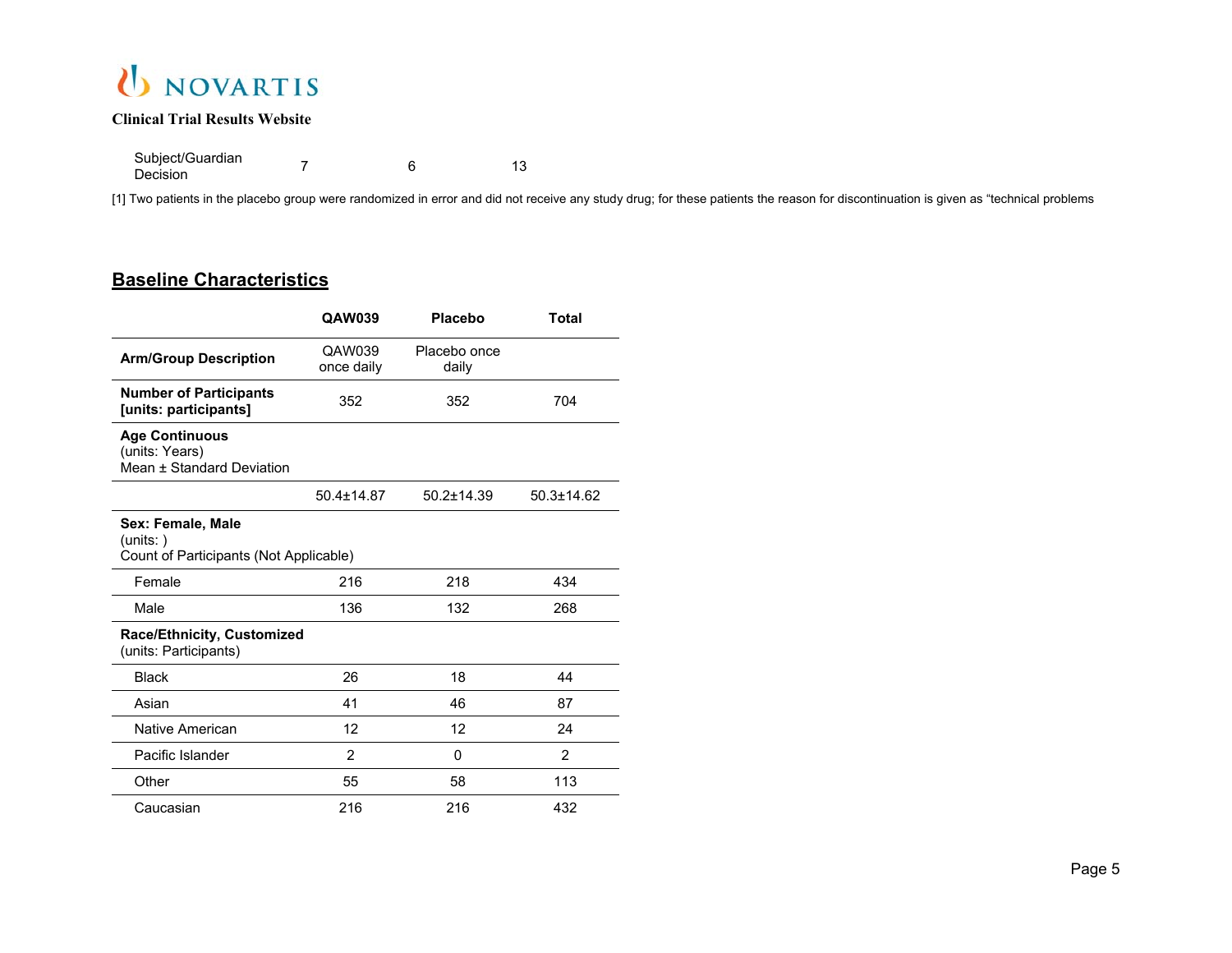

## **Summary of Efficacy**

## **Primary Outcome Result(s)**

## **Change from baseline in pre-dose FEV1**

(Time Frame: Week 12)

|                                                                                                              | <b>QAW039</b>          | <b>Placebo</b>        |
|--------------------------------------------------------------------------------------------------------------|------------------------|-----------------------|
| <b>Arm/Group Description</b>                                                                                 | QAW039<br>once daily   | Placebo once<br>daily |
| <b>Number of Participants</b><br><b>Analyzed [units:</b><br>participants]                                    | 352                    | 350                   |
| Change from baseline in<br>pre-dose FEV1<br>(units: Liters)<br>Least Squares Mean ±<br><b>Standard Error</b> |                        |                       |
|                                                                                                              | $0.126 \pm$<br>0.00177 | $0.157 \pm$<br>0.0177 |
| Statistical Analysis                                                                                         |                        |                       |
| Groups                                                                                                       | QAW039.<br>Placebo     |                       |

| P Value | 0.214  |
|---------|--------|
| Method  | ANCOVA |

Mean Difference (Net) -0.031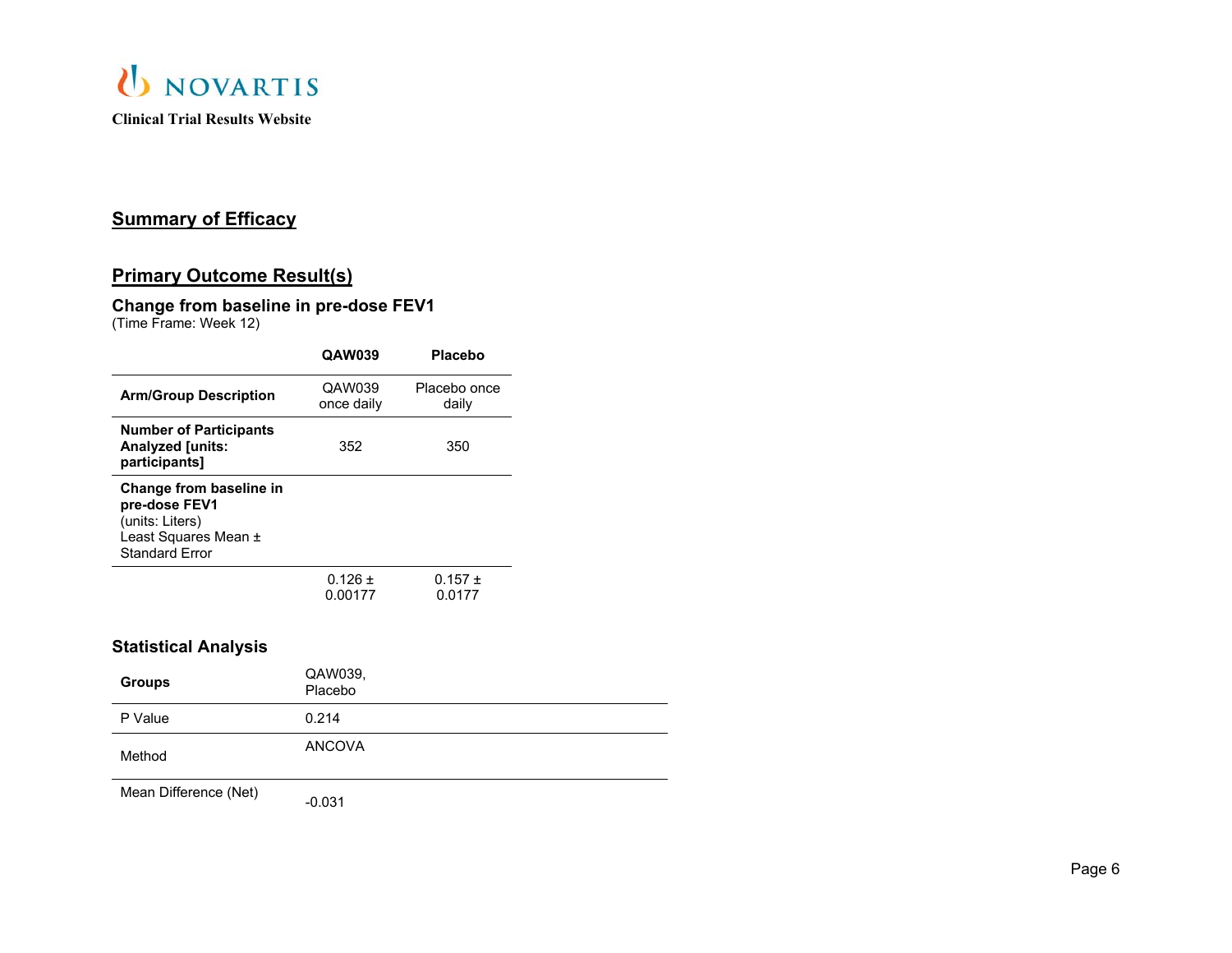

95 % Confidence Interval 2-Sided-0.080 to 0.018

## **Secondary Outcome Result(s)**

#### **Change from baseline in daytime asthma symptom score** (Time Frame: 12 weeks)

|                                                                                                                               | QAW039               | <b>Placebo</b>        |
|-------------------------------------------------------------------------------------------------------------------------------|----------------------|-----------------------|
| <b>Arm/Group Description</b>                                                                                                  | QAW039<br>once daily | Placebo once<br>daily |
| <b>Number of Participants</b><br><b>Analyzed [units:</b><br>participants]                                                     | 352                  | 350                   |
| Change from baseline in<br>daytime asthma<br>symptom score<br>(units: Score)<br>Least Squares Mean ±<br><b>Standard Frror</b> |                      |                       |
|                                                                                                                               | $-0.55 \pm 0.034$    | $-0.45 \pm 0.034$     |

### **Statistical Analysis**

| <b>Groups</b> | QAW039,<br>Placebo |
|---------------|--------------------|
| P Value       | 0.035              |
| Method        | <b>ANCOVA</b>      |

Mean Difference (Net) -0.10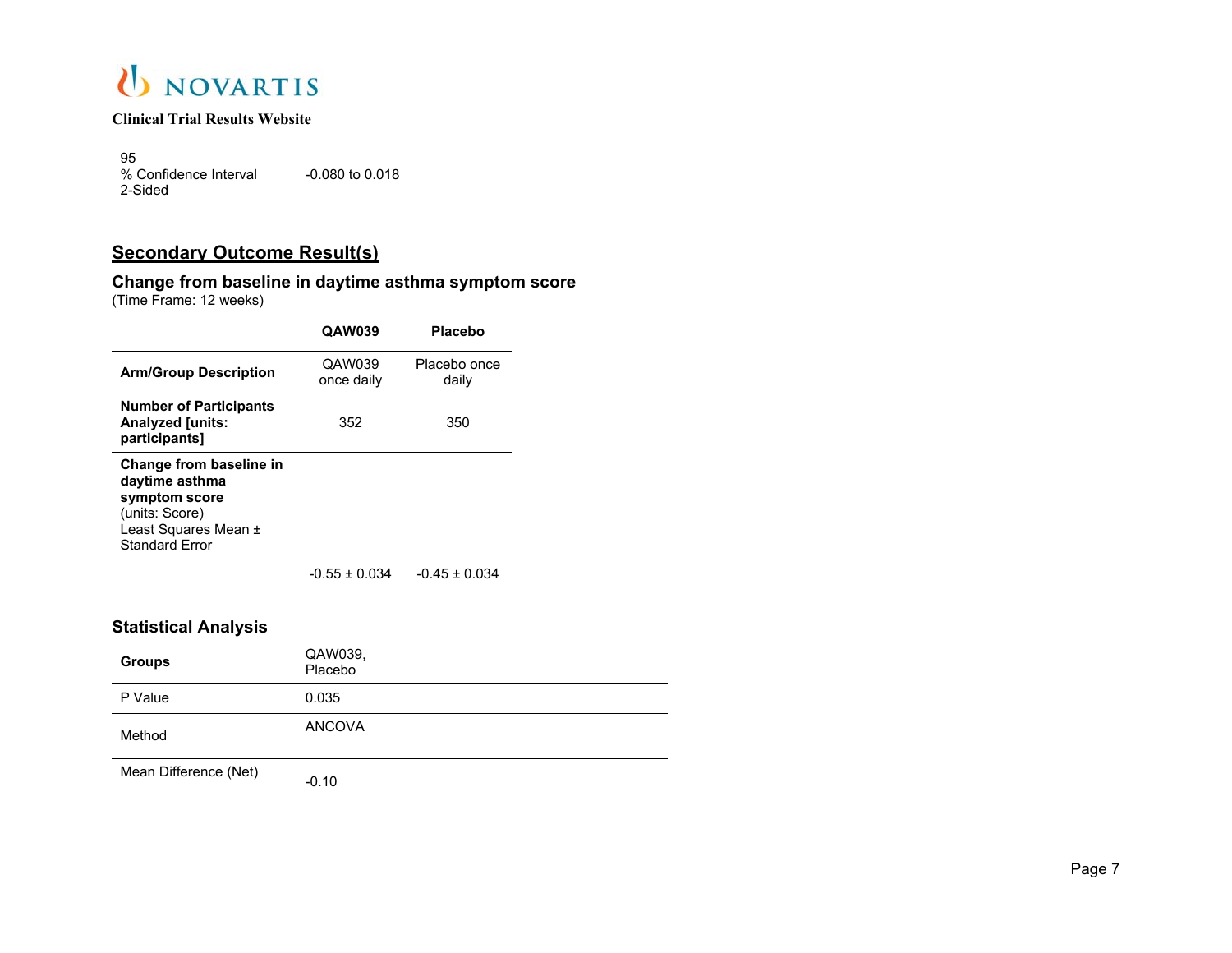

0.035 % Confidence Interval 2-Sided-0.19 to 0.01

## **Change from baseline in number of puffs of SABA taken per day**

(Time Frame: 12 weeks)

|                                                                                                                                                  | <b>QAW039</b>        | <b>Placebo</b>        |
|--------------------------------------------------------------------------------------------------------------------------------------------------|----------------------|-----------------------|
| <b>Arm/Group Description</b>                                                                                                                     | QAW039<br>once daily | Placebo once<br>daily |
| <b>Number of Participants</b><br><b>Analyzed [units:</b><br>participants]                                                                        | 352                  | 350                   |
| Change from baseline in<br>number of puffs of SABA<br>taken per day<br>(units: Number of puffs)<br>Least Squares Mean ±<br><b>Standard Frror</b> |                      |                       |
|                                                                                                                                                  | 0.00.0000            | 0.00 · 0.000          |

-0.89 ± 0.066 -0.88 ± 0.066

### **Statistical Analysis**

| <b>Groups</b>                          | QAW039.<br>Placebo |
|----------------------------------------|--------------------|
| P Value                                | 0.893              |
| Method                                 | <b>ANCOVA</b>      |
| Mean Difference (Net)                  | 0.093              |
| 95<br>% Confidence Interval<br>2-Sided | $-0.20$ to $0.17$  |

**Change from baseline in Asthma Quality of Life Questionnaire for 12 years and older (AQLQ+12) score**

(Time Frame: Week 12)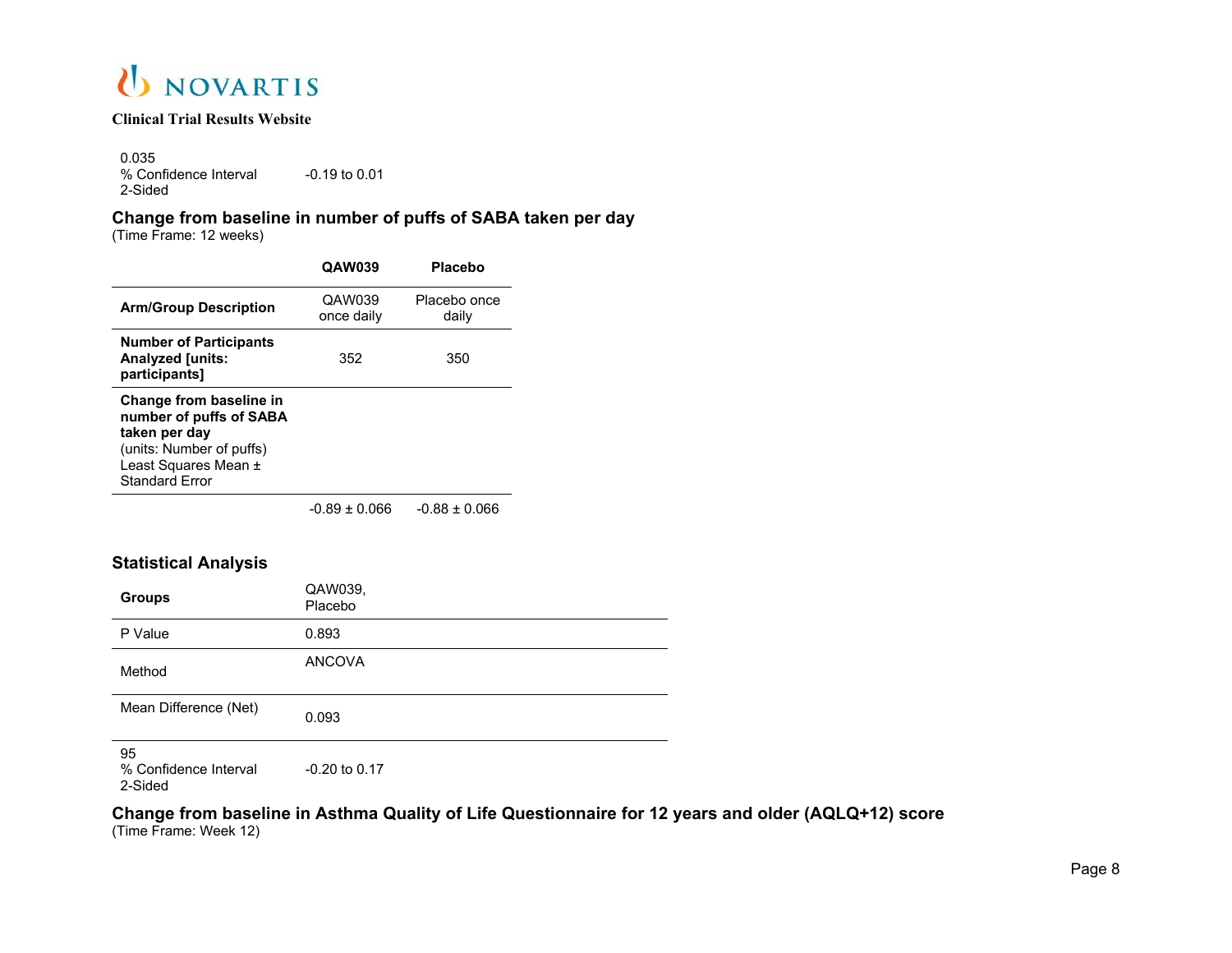

|                                                                                                                                                                                                      | <b>QAW039</b>        | Placebo               |
|------------------------------------------------------------------------------------------------------------------------------------------------------------------------------------------------------|----------------------|-----------------------|
| <b>Arm/Group Description</b>                                                                                                                                                                         | QAW039<br>once daily | Placebo once<br>daily |
| <b>Number of Participants</b><br><b>Analyzed [units:</b><br>participants]                                                                                                                            | 352                  | 350                   |
| Change from baseline in<br><b>Asthma Quality of Life</b><br>Questionnaire for 12<br>years and older<br>(AQLQ+12) score<br>(units: units on a scale)<br>Least Squares Mean ±<br><b>Standard Error</b> |                      |                       |
|                                                                                                                                                                                                      | $0.77 \pm 0.043$     | $0.72 \pm 0.043$      |

## **Statistical Analysis**

| <b>Groups</b>                          | QAW039,<br>Placebo |
|----------------------------------------|--------------------|
| P Value                                | 0.448              |
| Method                                 | <b>ANCOVA</b>      |
| Mean Difference (Net)                  | 0.061              |
| 95<br>% Confidence Interval<br>2-Sided | $-0.07$ to 0.17    |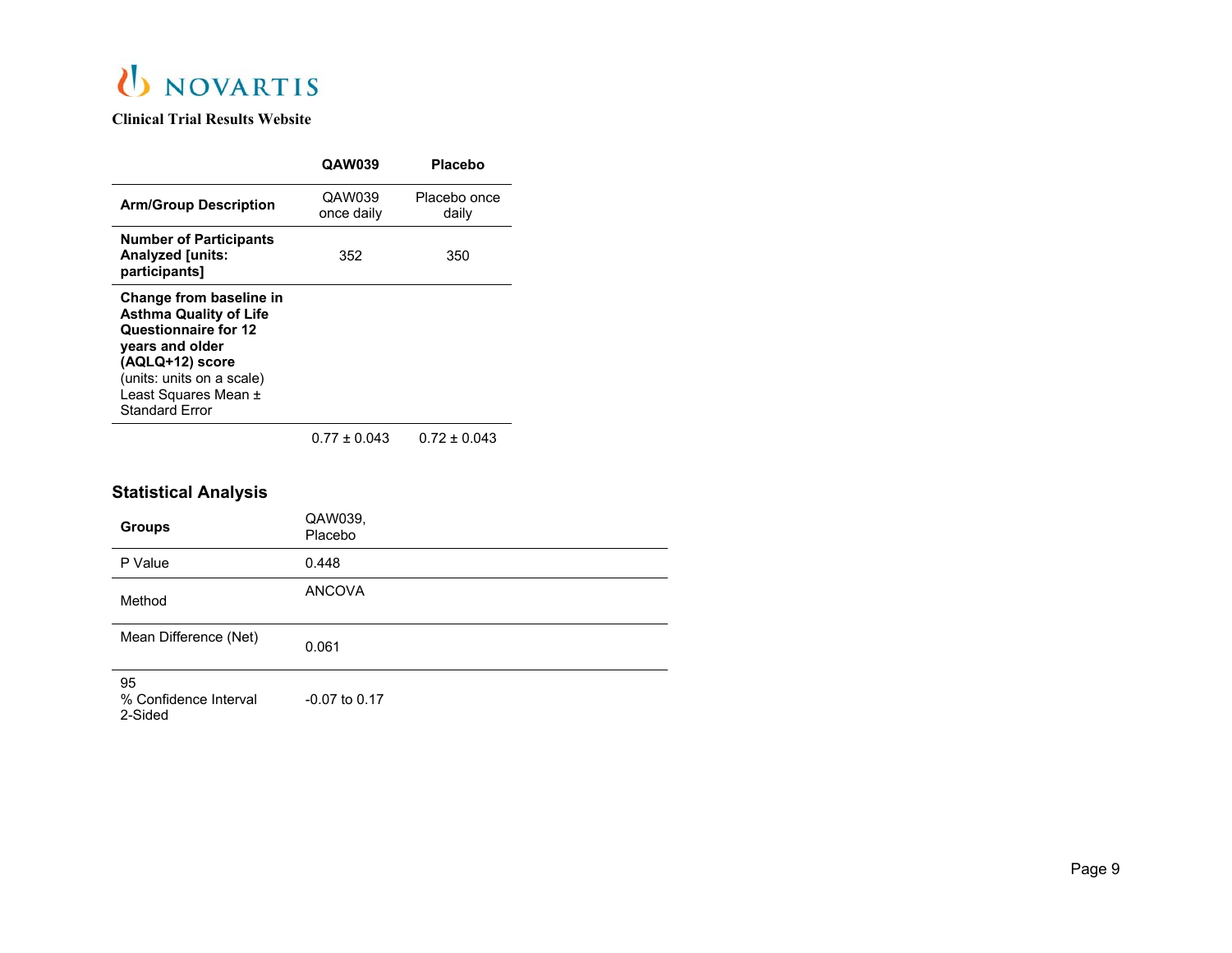

# **Summary of Safety**

## **Safety Results**

## **All-Cause Mortality**

|                                       | QAW039 150<br>mq<br>$N = 352$ | <b>Placebo</b><br>$N = 350$ |
|---------------------------------------|-------------------------------|-----------------------------|
| <b>Arm/Group Description</b>          | QAW039 150<br>mq              | Placebo                     |
| <b>Total participants</b><br>affected | $0(0.00\%)$                   | $0(0.00\%)$                 |

# **Serious Adverse Events by System Organ Class**

| Time Frame                                    | After signing informed consent to 30 days after last dose |
|-----------------------------------------------|-----------------------------------------------------------|
| <b>Source Vocabulary</b><br>for Table Default | MedDRA (22.0)                                             |
| <b>Assessment Type</b><br>for Table Default   | <b>Systematic Assessment</b>                              |

|                                       | QAW039 150<br>mg<br>$N = 352$ | <b>Placebo</b><br>$N = 350$ |
|---------------------------------------|-------------------------------|-----------------------------|
| <b>Arm/Group Description</b>          | QAW039 150<br>ma              | Placebo                     |
| <b>Total participants</b><br>affected | $7(1.99\%)$                   | $3(0.86\%)$                 |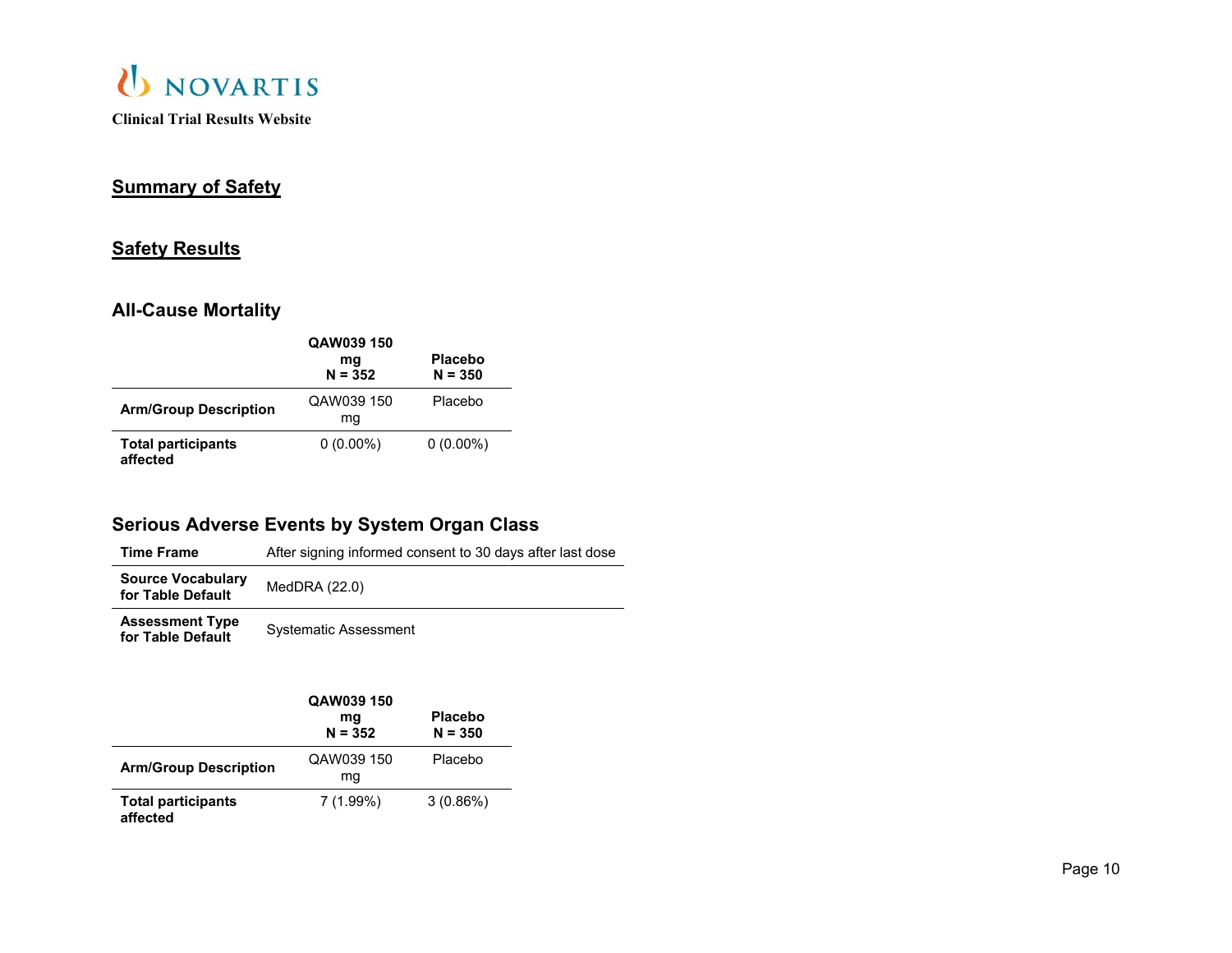

#### **Cardiac disorders**

| Acute myocardial<br>infarction                                               | $0(0.00\%)$ | 1 (0.29%)   |
|------------------------------------------------------------------------------|-------------|-------------|
| Gastrointestinal<br>disorders                                                |             |             |
| Upper gastrointestinal<br>haemorrhage                                        | 1(0.28%)    | $0(0.00\%)$ |
| General disorders and<br>administration site<br>conditions                   |             |             |
| Non-cardiac chest pain                                                       | $0(0.00\%)$ | 1(0.29%)    |
| <b>Hepatobiliary disorders</b>                                               |             |             |
| Cholecystitis acute                                                          | 1(0.28%)    | $0(0.00\%)$ |
| Infections and<br>infestations                                               |             |             |
| Cellulitis                                                                   | 1(0.28%)    | $0(0.00\%)$ |
| Urinary tract infection                                                      | 1(0.28%)    | $0(0.00\%)$ |
| Injury, poisoning and<br>procedural<br>complications                         |             |             |
| Femur fracture                                                               | 1(0.28%)    | $0(0.00\%)$ |
| Hip fracture                                                                 | $0(0.00\%)$ | 1 (0.29%)   |
| Neoplasms benign,<br>malignant and<br>unspecified (incl cysts<br>and polyps) |             |             |
| Prostate cancer                                                              | 1(0.28%)    | $0(0.00\%)$ |
| <b>Respiratory, thoracic</b>                                                 |             |             |

**Respiratory, thoracic and mediastinal disorders**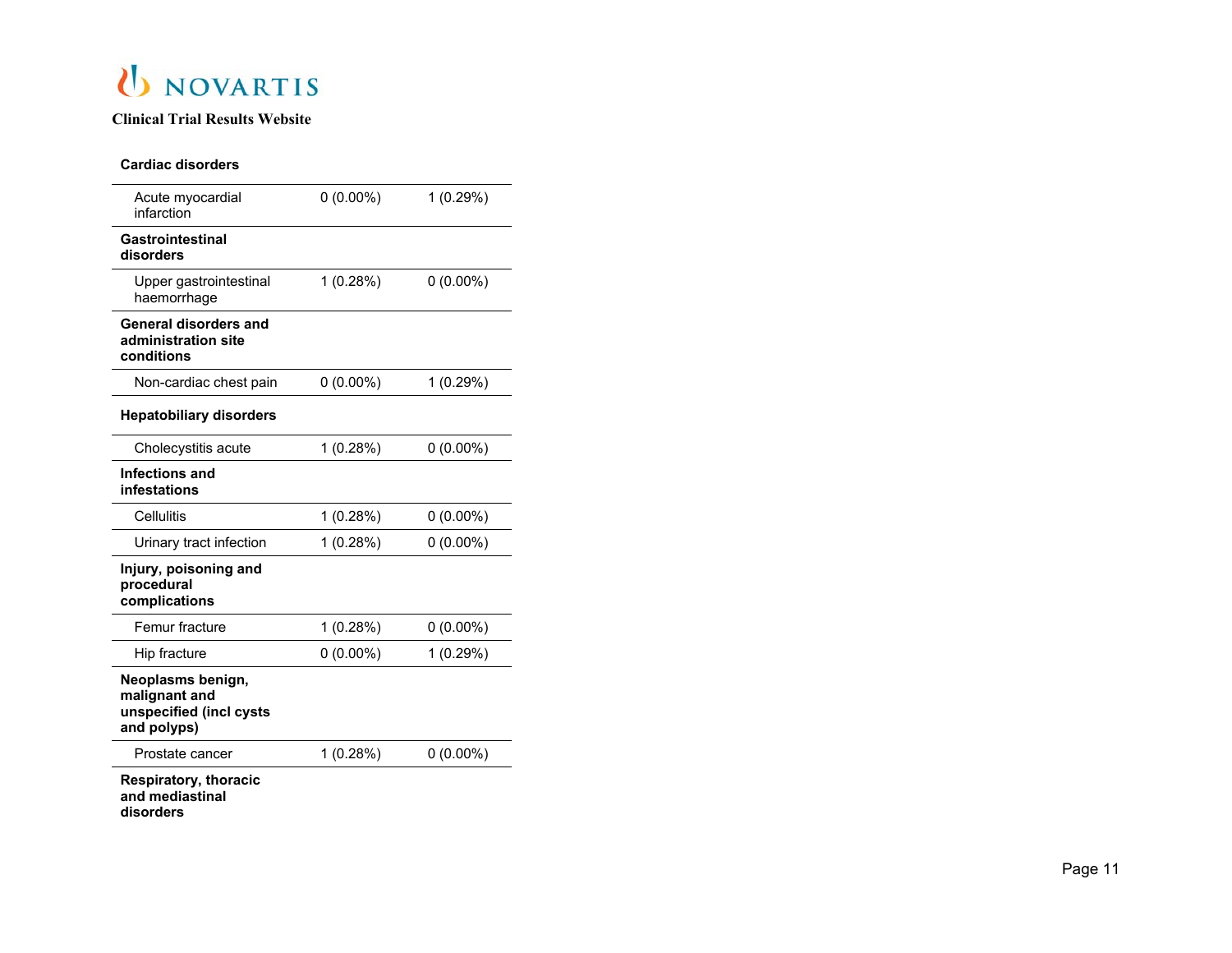

Asthma3 (0.85%) 0 (0.00%)

# **Other Adverse Events by System Organ Class**

| <b>Time Frame</b>                                        | After signing informed consent to 30 days after last dose |
|----------------------------------------------------------|-----------------------------------------------------------|
| <b>Source Vocabulary for Table Default</b> MedDRA (22.0) |                                                           |
| <b>Assessment Type for Table Default</b>                 | <b>Systematic Assessment</b>                              |

**Frequent Event Reporting Threshold** 1%

|                                                | QAW039 150<br>mg<br>$N = 352$ | Placebo<br>$N = 350$ |
|------------------------------------------------|-------------------------------|----------------------|
| <b>Arm/Group Description</b>                   | QAW039 150<br>mg              | Placebo              |
| <b>Total participants</b><br>affected          | 94 (26.70%)                   | 116 (33.14%)         |
| Infections and<br>infestations                 |                               |                      |
| <b>Bronchitis</b>                              | 9(2.56%)                      | $6(1.71\%)$          |
| Influenza                                      | $4(1.14\%)$                   | 1 (0.29%)            |
| Nasopharyngitis                                | 10 (2.84%)                    | 24 (6.86%)           |
| Pharyngitis                                    | 5 (1.42%)                     | 2(0.57%)             |
| Respiratory tract<br>infection viral           | 5(1.42%)                      | 1 (0.29%)            |
| Upper respiratory tract<br>infection           | 7 (1.99%)                     | 10 (2.86%)           |
| Upper respiratory tract<br>infection bacterial | 3(0.85%)                      | $6(1.71\%)$          |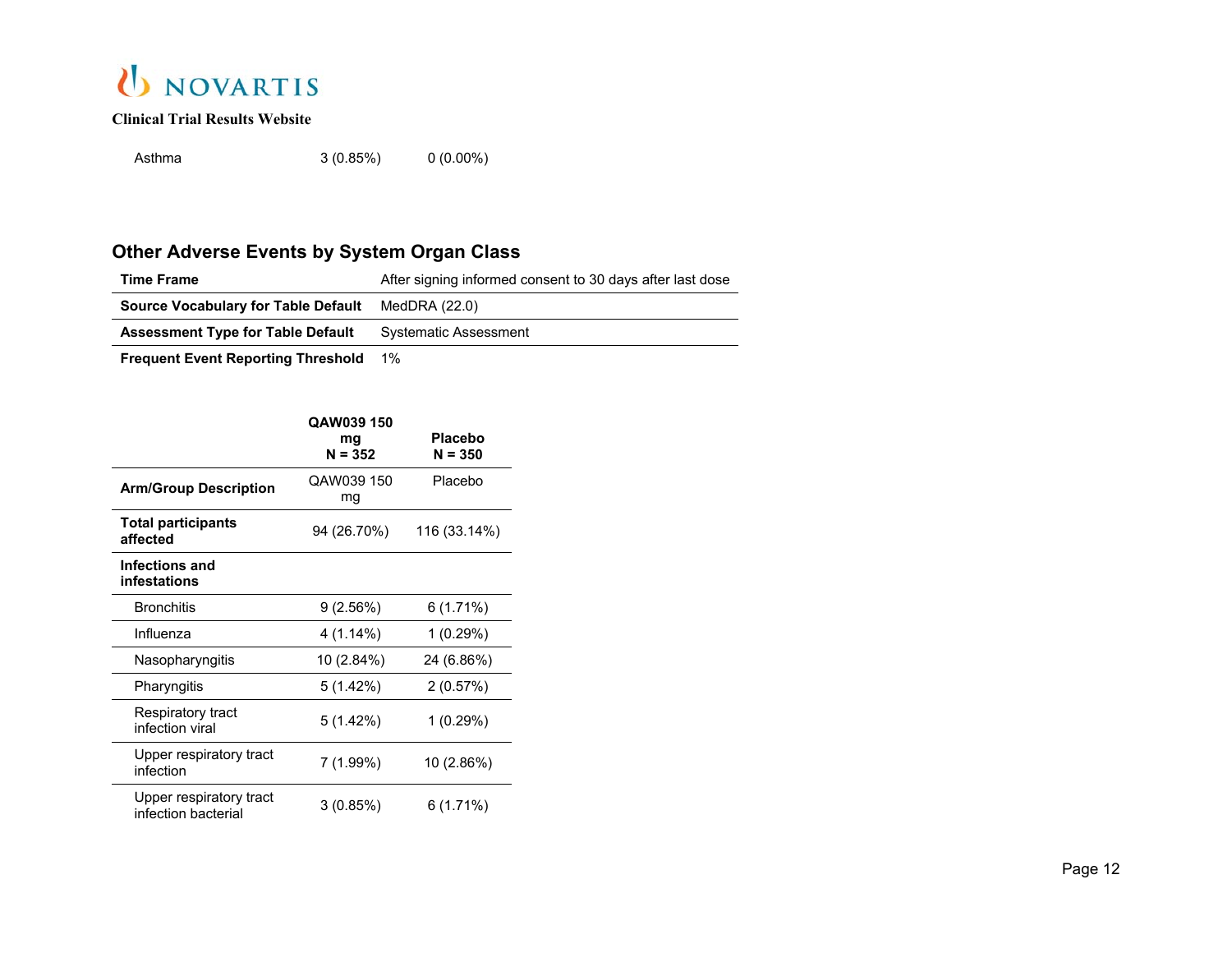

| Viral upper respiratory<br>tract infection                   | 12 (3.41%)  | 8(2.29%)    |
|--------------------------------------------------------------|-------------|-------------|
| Injury, poisoning and<br>procedural<br>complications         |             |             |
| Contusion                                                    | $0(0.00\%)$ | 5(1.43%)    |
| Musculoskeletal and<br>connective tissue<br>disorders        |             |             |
| Back pain                                                    | 7 (1.99%)   | $7(2.00\%)$ |
| <b>Nervous system</b><br>disorders                           |             |             |
| Headache                                                     | 5(1.42%)    | 14 (4.00%)  |
| <b>Respiratory, thoracic</b><br>and mediastinal<br>disorders |             |             |
| Asthma                                                       | 46 (13.07%) | 61 (17.43%) |
| Cough                                                        | 2(0.57%)    | 5(1.43%)    |
| Dyspnoea                                                     | 3(0.85%)    | 5 (1.43%)   |
| Oropharyngeal pain                                           | 6(1.70%)    | 4 (1.14%)   |
| Rhinitis allergic                                            | 3(0.85%)    | 5(1.43%)    |
| Wheezing                                                     | 1 (0.28%)   | 4 (1.14%)   |

## **Other Relevant Findings**

#### **Conclusion:**

The primary objective of the study was not met: the difference in the change from baseline in pre-dose FEV1 (L) at Week 12 was not statistically significant between QAW039 and placebo.